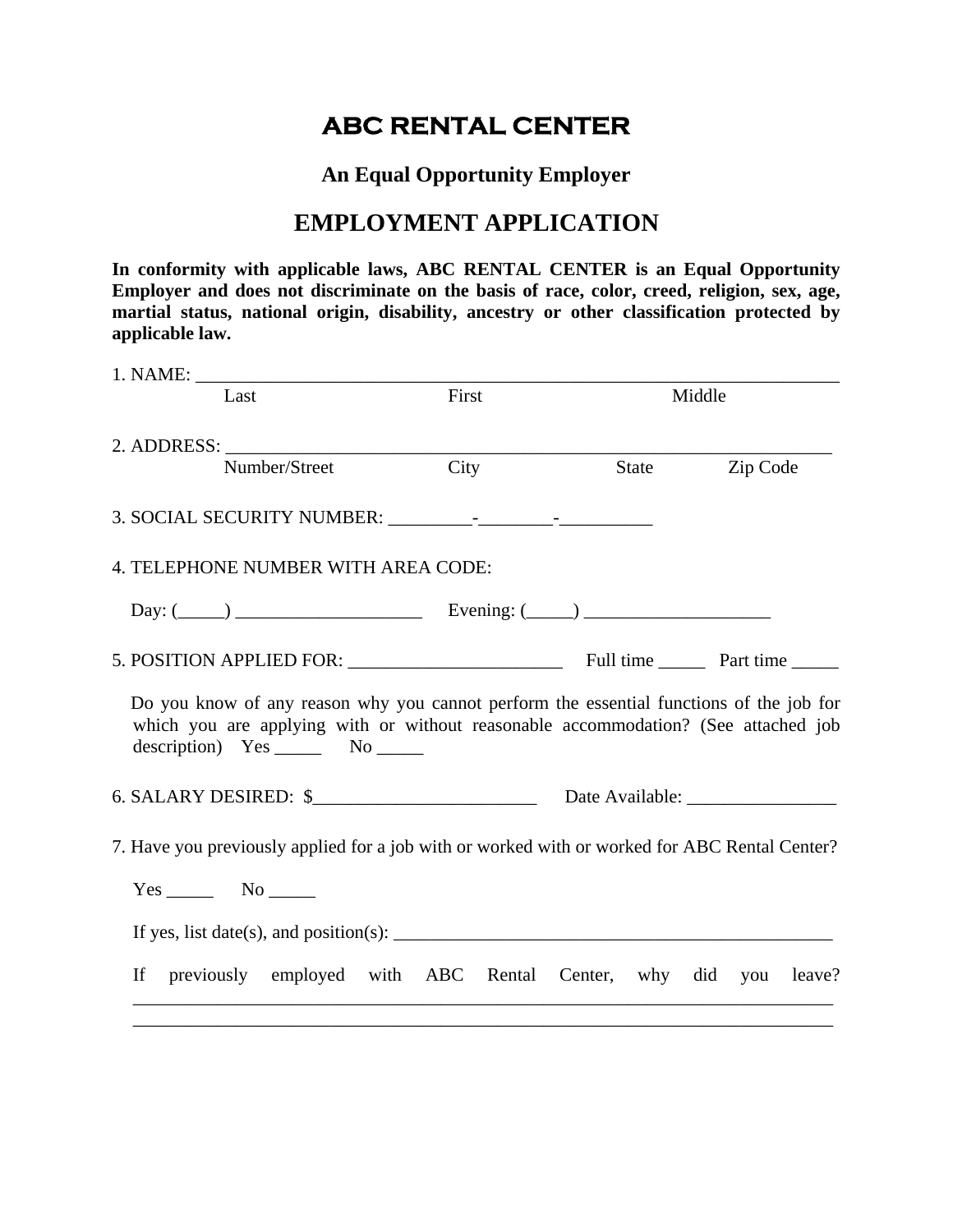|                           | Name and Address<br>of School | Did You<br>Graduate? | Degree/Diploma<br>Received |
|---------------------------|-------------------------------|----------------------|----------------------------|
| Elementary                |                               |                      |                            |
| High School               |                               |                      |                            |
| College                   |                               |                      |                            |
| Additional<br>College     |                               |                      |                            |
| Trade/<br><b>Business</b> |                               |                      |                            |
| Other                     |                               |                      |                            |

#### 8. EDUCATION: (Only Job-related Education Will be Considered)

9. Describe any special experiences, qualifications, skills, special licenses or certifications you have that you believe would help you do the job applied for (List Licensing Authority, License Number, and Date of License for each):

| -- Do you have a valid driver's license? Yes |       |        |
|----------------------------------------------|-------|--------|
| -- If yes, what state and number?            | State | Number |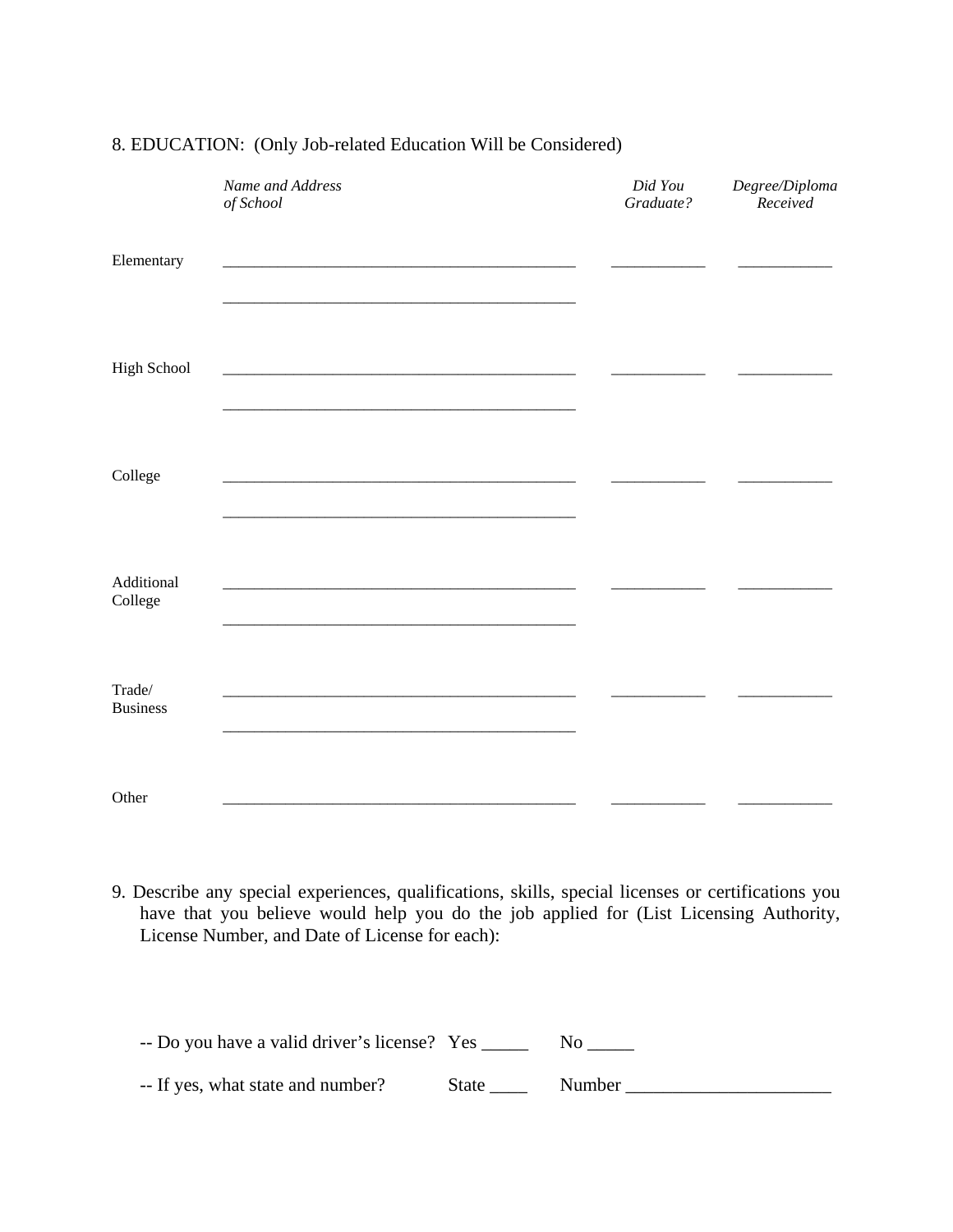- 10. List any experience you have in operating computers and other construction tools and equipment that you believe would be useful in the job applied for:
- 11. PRIOR EMPLOYMENT: (Give the following information for all present and previous employers, beginning with the most recent, including Military Service.)

| Employer Name, Address<br>and Phone Number | Dates of<br>Employment | Salary | Job Title/<br><b>Duties</b><br>(Generally) | Reason for<br>Leaving | Supervisor |
|--------------------------------------------|------------------------|--------|--------------------------------------------|-----------------------|------------|
|                                            |                        |        |                                            |                       |            |
|                                            |                        |        |                                            |                       |            |
|                                            |                        |        |                                            |                       |            |
|                                            |                        |        |                                            |                       |            |
|                                            |                        |        |                                            |                       |            |
|                                            |                        |        |                                            |                       |            |
|                                            |                        |        |                                            |                       |            |
|                                            |                        |        |                                            |                       |            |

12. Have you had disciplinary problems with any previous employer (warning, suspension, discharge, etc.)? Yes \_\_\_\_ No \_\_\_\_. If yes, please name the employer and describe the circumstances:

 $\overline{\phantom{a}}$  , and the contribution of the contribution of the contribution of the contribution of the contribution of the contribution of the contribution of the contribution of the contribution of the contribution of the

 $\overline{\phantom{a}}$  ,  $\overline{\phantom{a}}$  ,  $\overline{\phantom{a}}$  ,  $\overline{\phantom{a}}$  ,  $\overline{\phantom{a}}$  ,  $\overline{\phantom{a}}$  ,  $\overline{\phantom{a}}$  ,  $\overline{\phantom{a}}$  ,  $\overline{\phantom{a}}$  ,  $\overline{\phantom{a}}$  ,  $\overline{\phantom{a}}$  ,  $\overline{\phantom{a}}$  ,  $\overline{\phantom{a}}$  ,  $\overline{\phantom{a}}$  ,  $\overline{\phantom{a}}$  ,  $\overline{\phantom{a}}$ 

 $\overline{\phantom{a}}$  , and the contribution of the contribution of the contribution of the contribution of the contribution of the contribution of the contribution of the contribution of the contribution of the contribution of the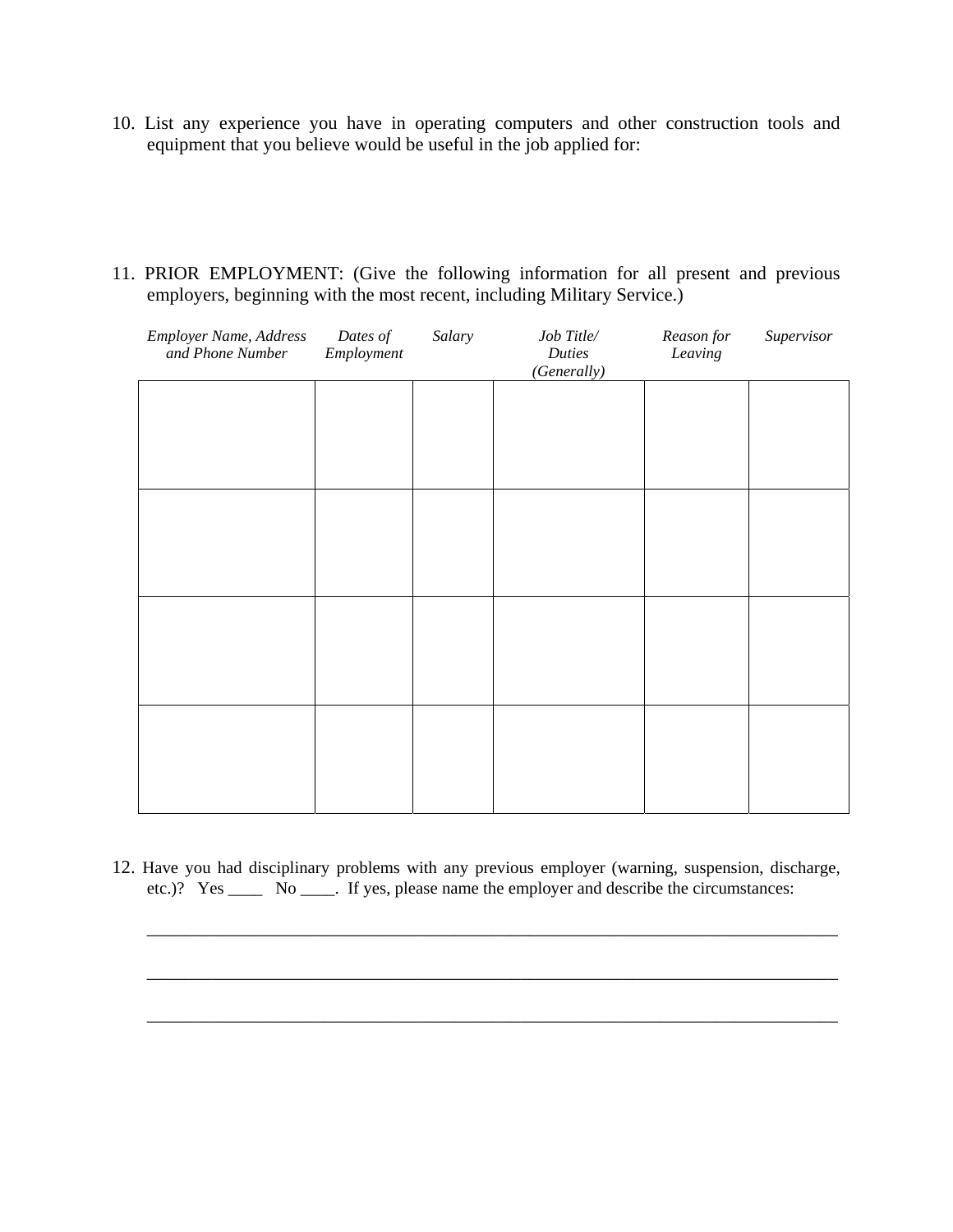13. Please list individual references from people who are familiar with your work, skills, ability and character:

| Name | Address | Phone | How long<br>known | What<br>capacity |
|------|---------|-------|-------------------|------------------|
|      |         |       |                   |                  |
|      |         |       |                   |                  |

14. Have you ever been convicted of a crime?

Yes No

 If yes, describe when conviction occurred; the facts and circumstances, and any facts pertaining to rehabilitation. (Do not list any criminal charges for which the records have been expunged. A criminal offense will not necessarily bar employment.)

 $\overline{\phantom{a}}$  , and the contribution of the contribution of the contribution of the contribution of the contribution of the contribution of the contribution of the contribution of the contribution of the contribution of the

\_\_\_\_\_\_\_\_\_\_\_\_\_\_\_\_\_\_\_\_\_\_\_\_\_\_\_\_\_\_\_\_\_\_\_\_\_\_\_\_\_\_\_\_\_\_\_\_\_\_\_\_\_\_\_\_\_\_\_\_\_\_\_\_\_\_\_\_\_\_\_\_\_\_

**UNDER MARYLAND LAW, AN EMPLOYER MAY NOT REQUIRE OR DEMAND ANY APPLICANT FOR EMPLOYMENT OR PROSPECTIVE EMPLOYMENT OR ANY EMPLOYEE TO SUBMIT TO OR TAKE A POLYGRAPH, LIE DETECTOR OR SIMILAR TEST OR EXAMINATION AS A CONDITION OF EMPLOYMENT OR CONTINUED EMPLOYMENT. ANY EMPLOYER WHO VIOLATES THIS PROVISION IS GUILTY OF A MISDEMEANOR AND SUBJECT TO A FINE NOT TO EXCEED \$100.000.** 

**\_\_\_\_\_\_\_\_\_\_\_\_\_\_\_\_\_\_\_\_\_\_ \_\_\_\_\_\_\_\_\_\_\_\_\_\_\_\_\_\_\_\_\_\_\_\_\_\_\_\_\_\_\_\_\_\_\_\_** 

Date Signature of Applicant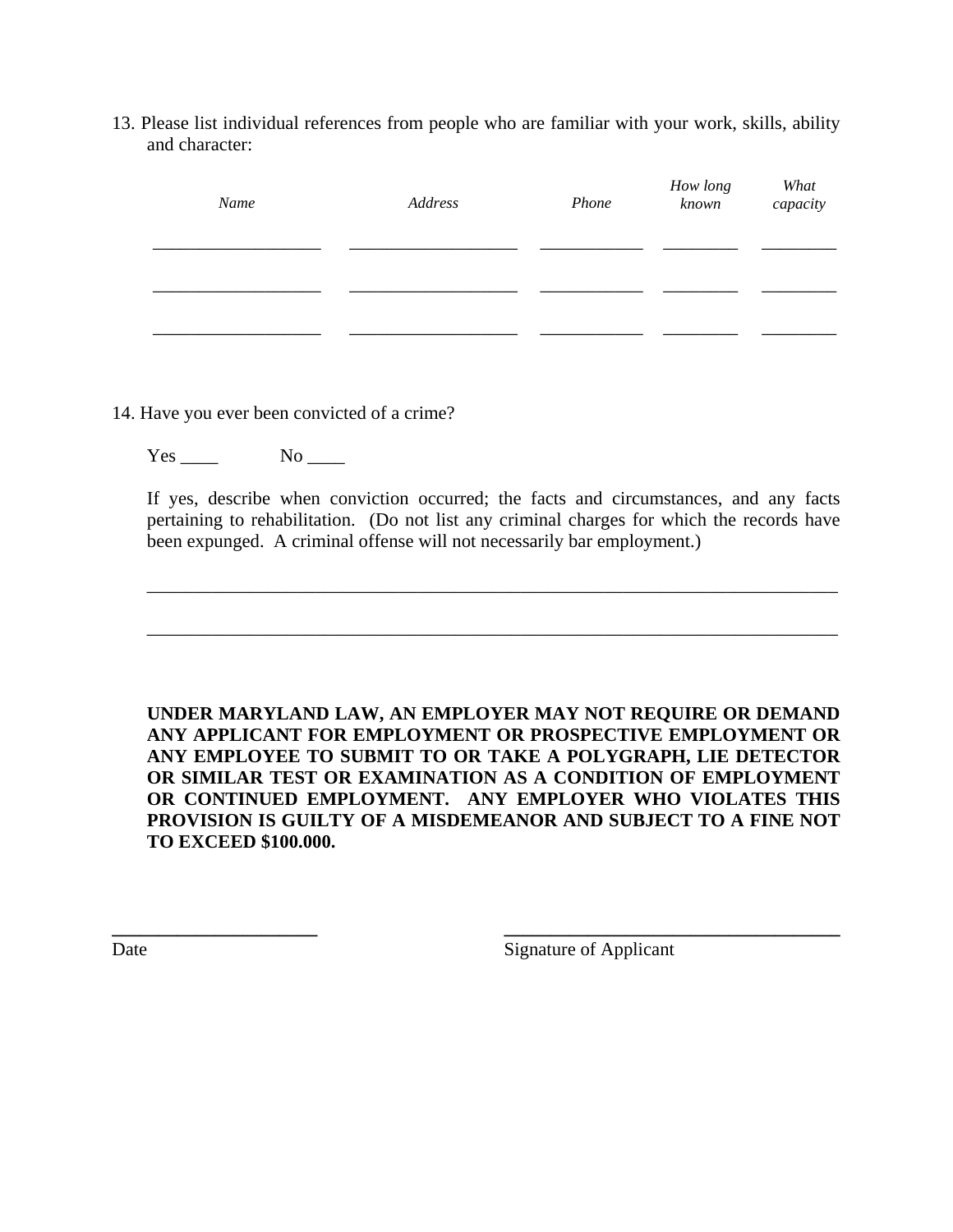## **REFERENCE RELEASE FORM**

 I authorize ABC Rental Center to investigate all references, to secure additional information about me and to seek from any former or current employer or any organization, person or school relevant information and opinions that may be useful to the Company in making a hiring decision. All persons, organizations or schools contacted by ABC Rental Center are released from any legal liability in making such statements.

 I release, promise to hold harmless and covenant not to sue ABC Rental Center on the basis of its attempts to obtain information, or any previous or present employer or health care provider on the basis of the disclosure of this information to ABC Rental Center.

\_\_\_\_\_\_\_\_\_\_\_\_\_\_\_\_\_\_\_\_\_\_\_\_\_\_\_\_\_\_\_\_\_\_\_\_\_\_ \_\_\_\_\_\_\_\_\_\_\_\_\_\_\_\_\_\_\_\_\_\_\_

\_\_\_\_\_\_\_\_\_\_\_\_\_\_\_\_\_\_\_\_\_\_\_\_\_\_\_\_\_\_\_\_\_\_\_\_\_\_ \_\_\_\_\_\_\_\_\_\_\_\_\_\_\_\_\_\_\_\_\_\_\_

Name of Applicant Social Security Number

Signature of Applicant Date